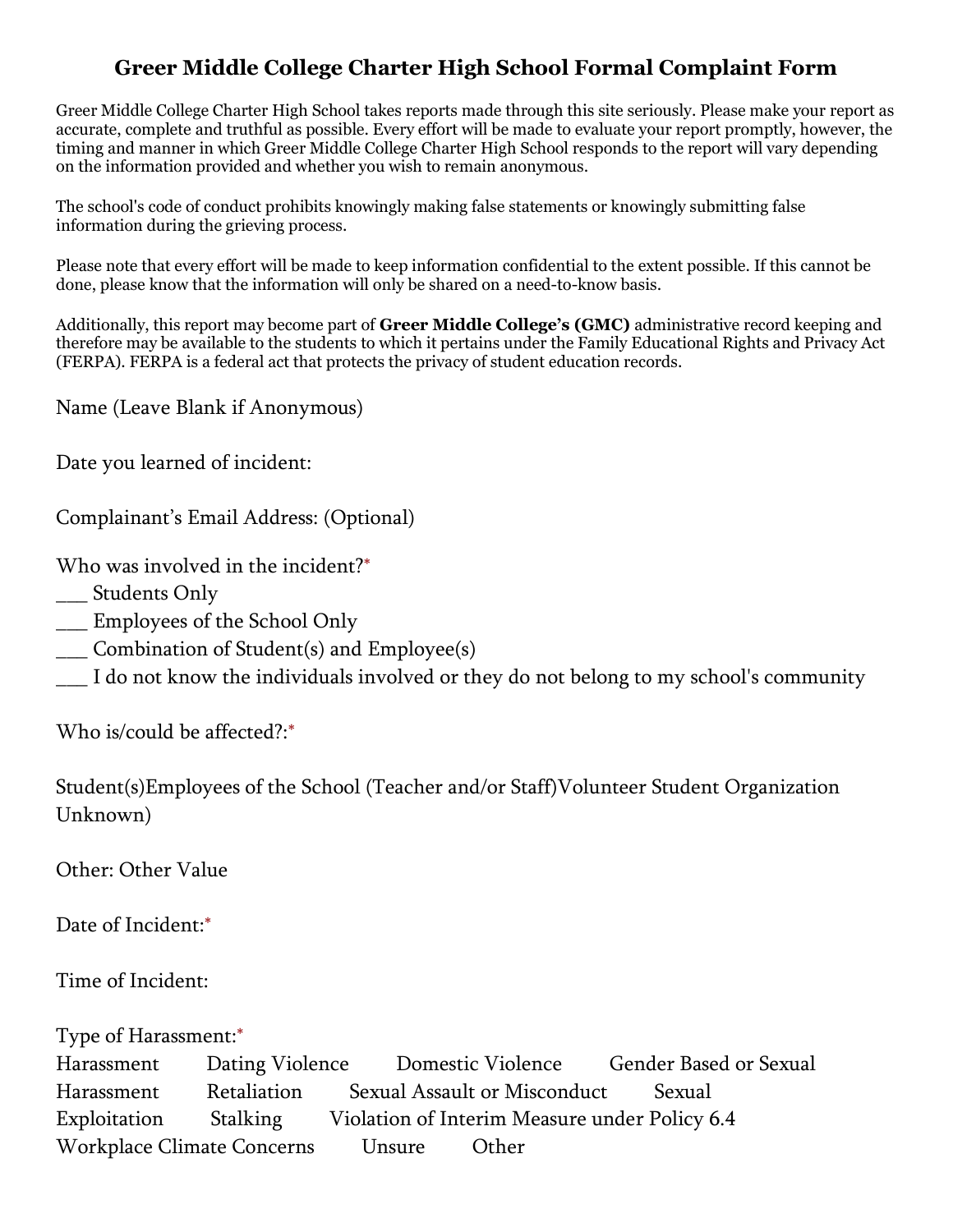## Involved Individuals, Organizations or Groups

Please list the individuals, organizations, and/or groups involved in this incident, including as many of the listed fields as you can provide.

| Name of Individual or Organization:* |        |         |                 |
|--------------------------------------|--------|---------|-----------------|
| Role*                                | Victim | Witness | Alleged/Accused |
| Reported By: (Involved Person)       |        |         |                 |
| Phone:                               |        |         |                 |
| Email:                               |        |         |                 |
| Name of Individual or Organization:  |        |         |                 |
| Role:                                | Victim | Witness | Alleged/Accused |
| Reported By: (Involved Person)       |        |         |                 |
| Phone:                               |        |         |                 |
| Email:                               |        |         |                 |
| Name of Individual or Organization   |        |         |                 |
| Role:                                | Victim | Witness | Alleged/Accused |
| Reported By: (Involved Person)       |        |         |                 |
| Phone:                               |        |         |                 |
| Email:                               |        |         |                 |
| Name of Individual or Organization   |        |         |                 |
| Role                                 | Victim | Witness | Alleged/Accused |
| Reported By: (Involved Person)       |        |         |                 |
| Phone:                               |        |         |                 |
| Email:                               |        |         |                 |

## Please provide information about your experience and/or observations.

Where did this incident take place? If the behaviors occurred in more than one location, please select the location where the conduct began and provide further details about additional locations in the space provided for the description of the incident.\*

Computer Other Social Media Email Facebook Instagram Snapchat TikTok Twitter Zoom for Classroom Zoom for Meeting Phone Call Text Message In person - off campus On campus School bus Parking lot Street or sidewalk Multiple Locations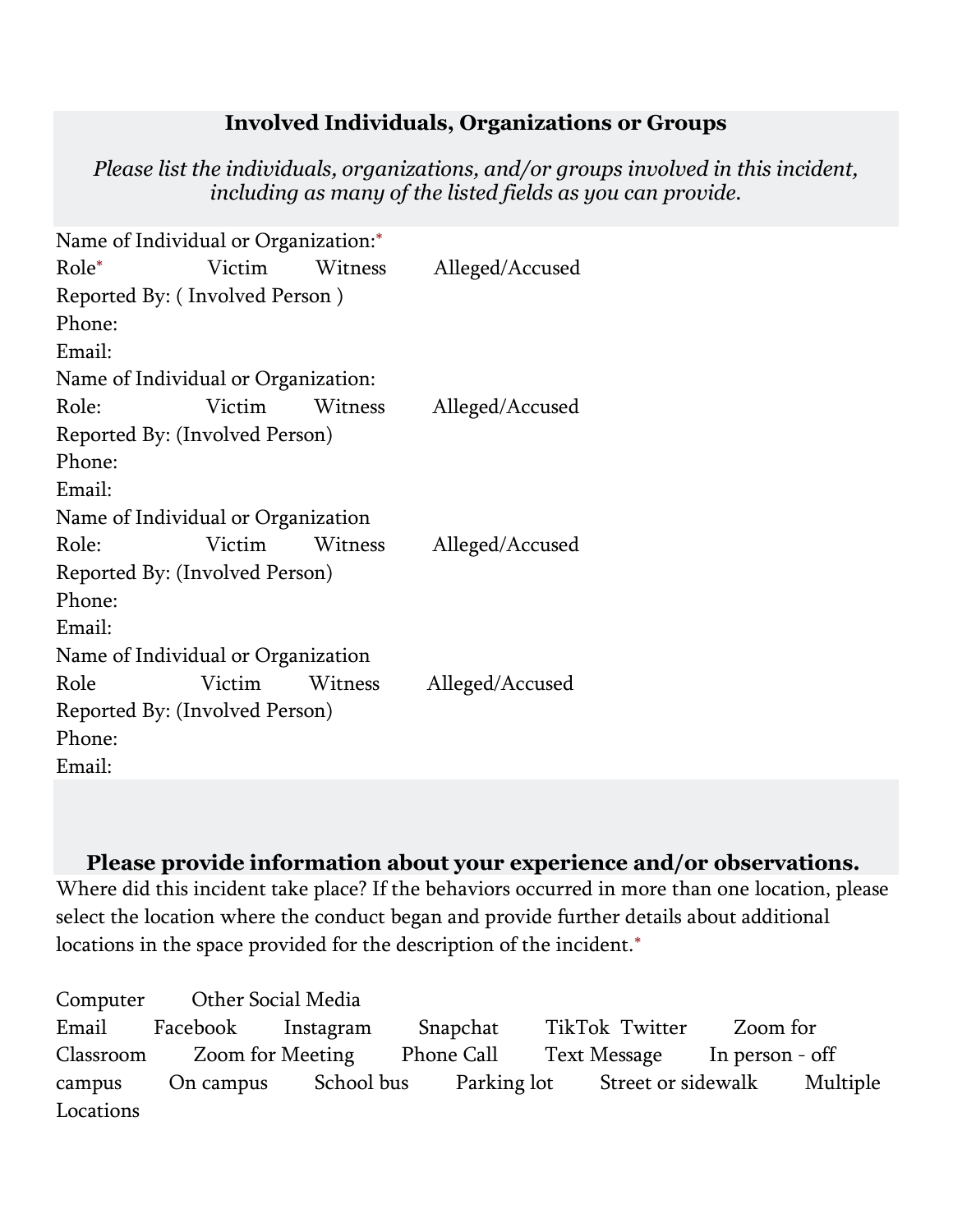Please provide the specific address, if available.

Please provide a description of the incident using concise and objective language.

If you have a desired outcome, please include details here.\*

Please describe the atmosphere prior to the incident and the impact that this incident may have on the learning and/or workplace environment.

If you do not feel there is an impact to the learning and/or workplace environment, you may leave this blank.

Please provide the police report number, if applicable and available.

If the police were involved but you do not know the report number, please enter 'police involved but I do not know the report number.'

If the police were not involved, please enter N/A, in the space below.

Please remember that the timing and manner in which **GMC** addresses this report will vary depending on the information provided and whether involved parties are available for further discussion.\*

\_\_\_\_\_ You may contact me.

\_\_\_\_\_ To the extent possible, I would like to remain anonymous to involved individuals, but you may contact me.

Please do not contact me.

Please list your phone number or email address, in the event that we need to contact you.

If you have filed this report anonymously or do not want to be contacted, please enter "do not contact me" in the space below.\*